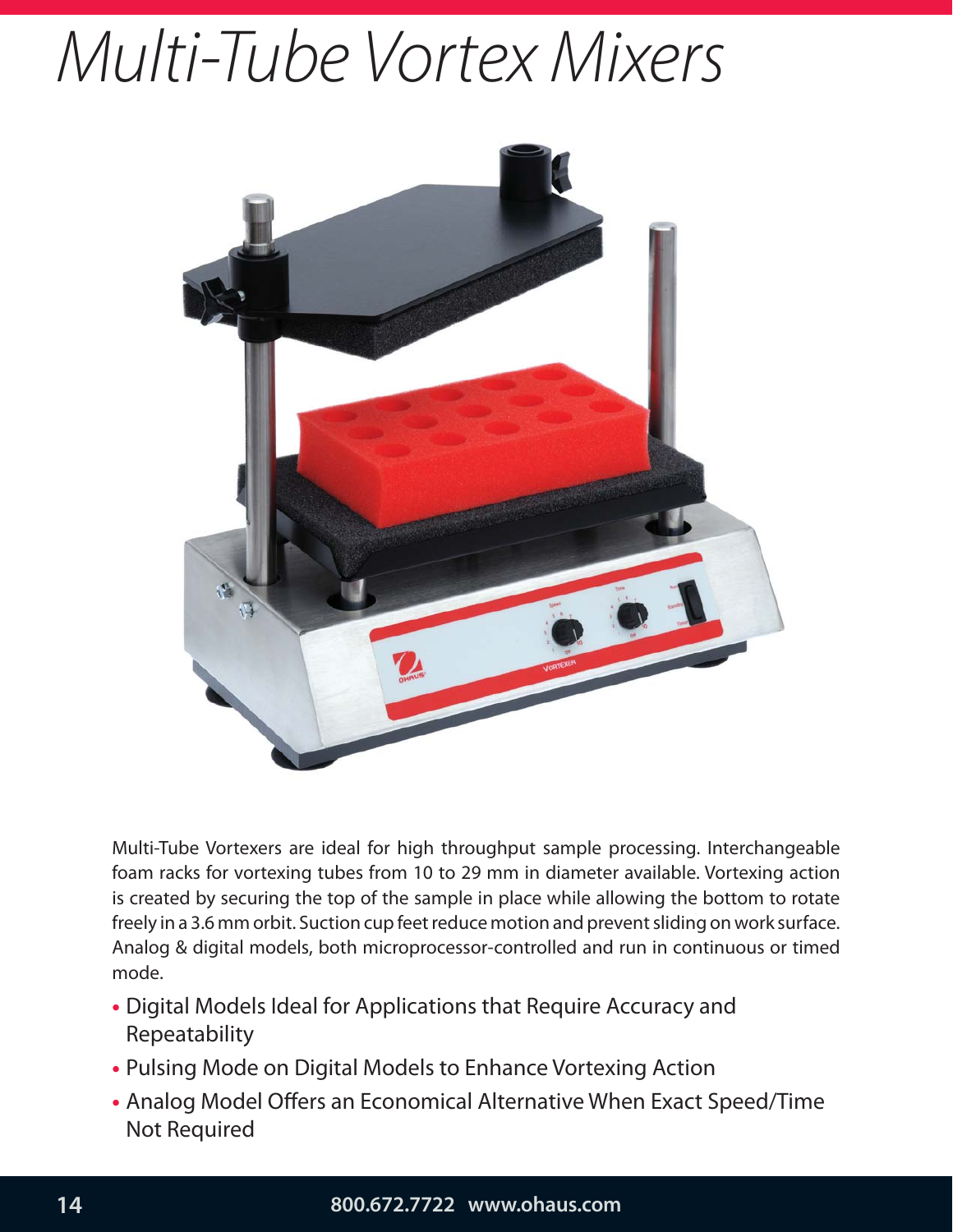## Vortey Mivers

# **Multi-Tube Vortex Mixers**

- Process up to 50 samples at a time
- Continuous or timed operation
- Includes foam rack for 12 mm tubes

Conveniently angled front panel features rocker switch for run, time and standby modes.

## **Operating Features:**

One piece, stainless steel housing design optimizes clean-ups. Ideal for applications requiring accuracy and repeatability. The stainless steel one piece housing design is conducive to keeping your vortexer clean and free from contaminants.

**Microprocessor Control:** The variable speed microprocessor control provides consistent uniform mixing action.

**Adjustment Knobs:** Basic speed and time knobs with 1 to 10 dial markings.

## **Operating Conditions:**

Unit can be run in conditions from 4 to 40°C (39 to 104°F), 20% to 85% relative humidity, non-condensing.

#### **Applications:**

Suspensions, high throughput testing in clinical, environmental, and chemistry labs.

#### **Ordering Information:**

Unit includes a detachable, 3-wire cord and plug. Unit is also supplied with a Tray Pad Set for support and one 12 mm Test Tube Foam Rack (30400239). Additional accessories can be found on page 64.



| <b>Specifications</b>                                |                                                                      |
|------------------------------------------------------|----------------------------------------------------------------------|
| Speed Range*                                         | 1200 to 2400 rpm                                                     |
| Timer                                                | 0 to 60 seconds                                                      |
| Orbit                                                | $3.6$ mm $(0.14")$                                                   |
| Maximum Weight Capacity                              | 10 lbs (4.5 kg)                                                      |
| Duty Rating                                          | Continuous duty                                                      |
| <b>Tray Dimensions</b><br>$(L \times W)$             | $7.25 \times 12.25$ "<br>$(18.4 \times 31.1 \text{ cm})$             |
| <b>Overall Dimensions</b><br>$(L \times W \times H)$ | $9.5 \times 15.1 \times 16$ "<br>$(24.1 \times 38.4 \times 40.6$ cm) |
| Ship Weight                                          | 42 lbs (19.1 kg)                                                     |

\* Maximum speed will vary depending on load.

| <b>Description</b>         | Model  | <b>Item Number</b> |
|----------------------------|--------|--------------------|
| Analog Multi-Tube Vortexer | VXMTAL | 30392164           |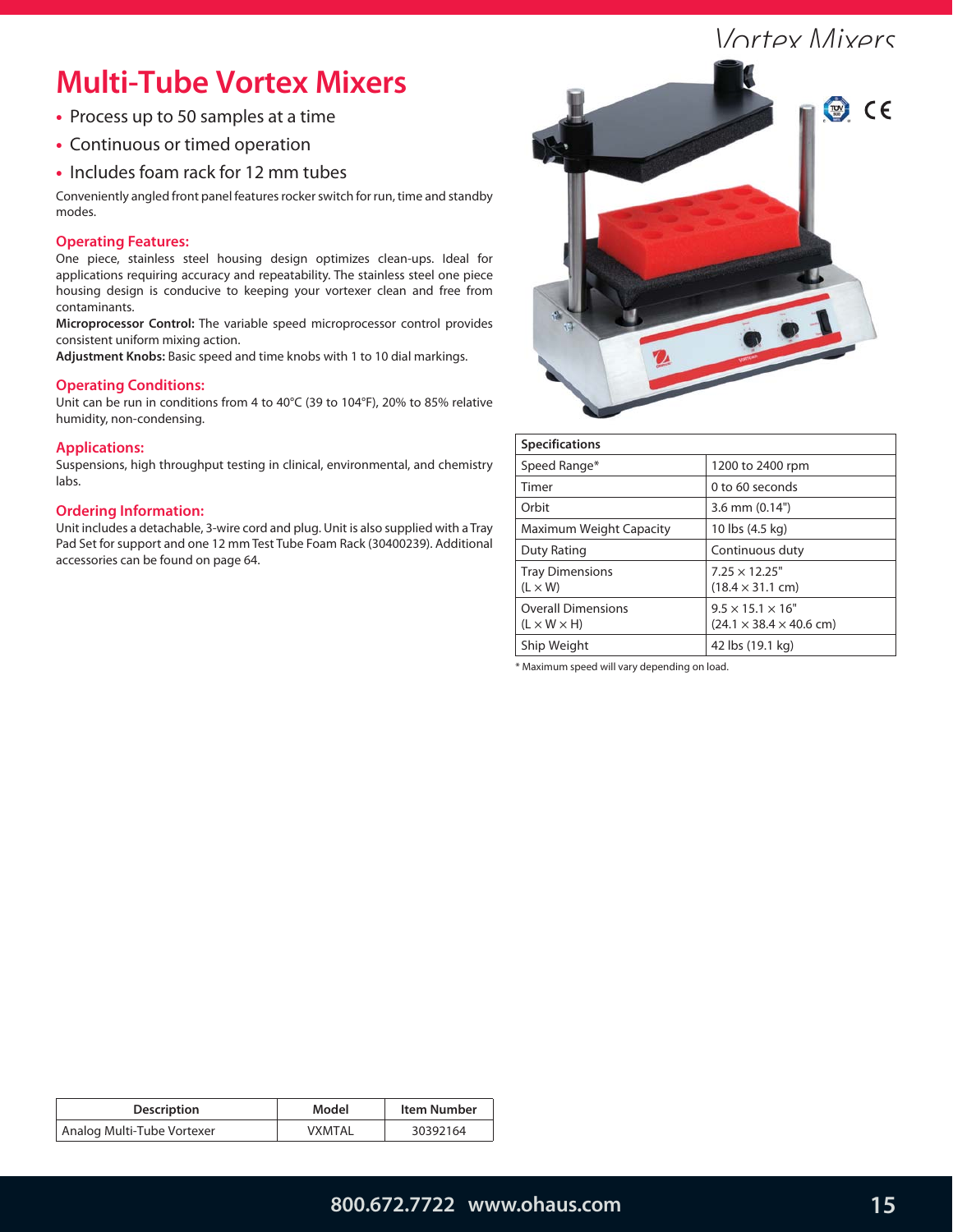# Vortex Mixers **Multi-Tube Vortex Mixers**

- Process up to 50 samples at a time
- LED displays for speed and time
- Pulsing mode

Ideal for applications requiring accuracy and repeatability.

#### **Operating Features:**

One piece, stainless steel housing design optimizes clean-ups. Ideal for applications requiring accuracy and repeatability. The stainless steel one piece housing design is conducive to keeping your vortexer clean and free from contaminants.

**Microprocessor Control:** The variable speed microprocessor control provides consistent uniform mixing action.

**LED Display:** Touch pad controls with easy-to-read, independent LED displays for speed and time allow operator to view both settings at once. Provides repeatable and accurate results every time and is easily visible across lab benches. Timer will display elapsed time or, when programmed to user defined limit, will shut off unit when time reaches zero. Display will show last used settings, even after power has been turned off.

**Pulsing Mode:** Programmable pulsing mode allows user to adjust the pulse-on and pulse-off times between 1 and 59 seconds in 1 second intervals. This feature enhances the vortex action by creating a more vigorous mix.

#### **Operating Conditions:**

Unit can be run in conditions from 4 to 40°C (39 to 104°F), 20% to 85% relative humidity, non-condensing.

#### **Applications:**

Suspensions, high throughput testing in clinical, environmental, and chemistry labs.

#### **Ordering Information:**

Unit includes a detachable, 3-wire cord and plug. Unit is also supplied with a Tray Pad Set for support and one 12 mm Test Tube Foam Rack (30400239). Additional accessories can be found on page 64.



| <b>Specifications</b>                                |                                                                      |
|------------------------------------------------------|----------------------------------------------------------------------|
| Speed Range*                                         | 500 to 2500 rpm                                                      |
| Speed Accuracy                                       | $±$ 25 rpm                                                           |
| Timer                                                | 1 second to 160 hours                                                |
| Orbit                                                | $3.6$ mm $(0.14")$                                                   |
| Maximum Weight Capacity                              | 10 lbs (4.5 kg)                                                      |
| Duty Rating                                          | Continuous duty                                                      |
| <b>Tray Dimensions</b><br>$(L \times W)$             | $7.25 \times 12.25"$<br>$(18.4 \times 31.1 \text{ cm})$              |
| <b>Overall Dimensions</b><br>$(L \times W \times H)$ | $9.5 \times 15.1 \times 16$ "<br>$(24.1 \times 38.4 \times 40.6$ cm) |
| Ship Weight                                          | 42 lbs (19.1 kg)                                                     |

\* Maximum speed will vary depending on load.

| <b>Description</b>          | Model         | Item Number |
|-----------------------------|---------------|-------------|
| Digital Multi-Tube Vortexer | <b>VXMTDG</b> | 30392171    |